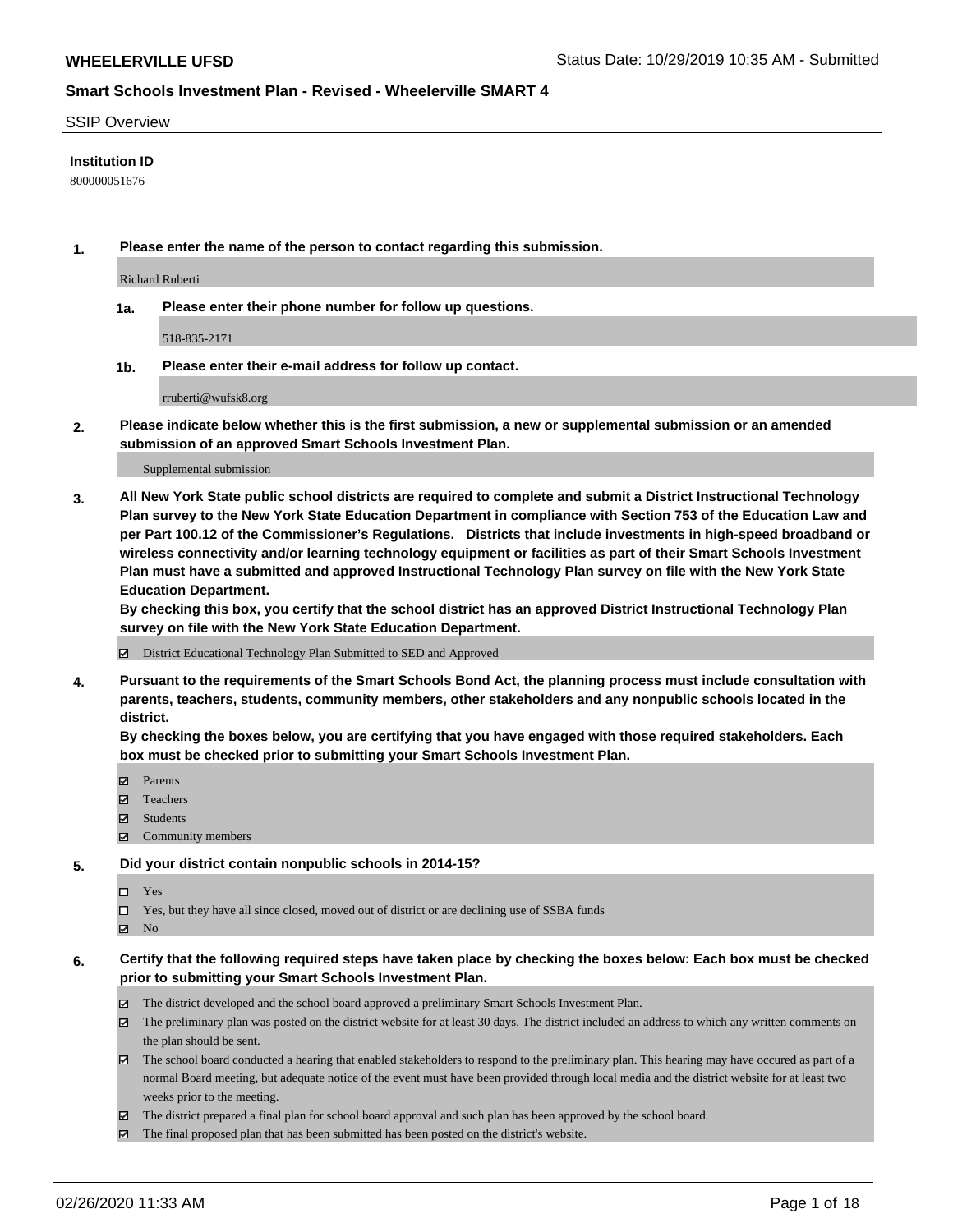SSIP Overview

**6a. Please upload the proposed Smart Schools Investment Plan (SSIP) that was posted on the district's website, along with any supporting materials. Note that this should be different than your recently submitted Educational Technology Survey. The Final SSIP, as approved by the School Board, should also be posted on the website and remain there during the course of the projects contained therein.**

WUFS Smart Schools Investment Plan updated.pdf

**6b. Enter the webpage address where the final Smart Schools Investment Plan is posted. The Plan should remain posted for the life of the included projects.**

https://wufsk8.org/technology/

**7. Please enter an estimate of the total number of students and staff that will benefit from this Smart Schools Investment Plan based on the cumulative projects submitted to date.**

200

**8. An LEA/School District may partner with one or more other LEA/School Districts to form a consortium to pool Smart Schools Bond Act funds for a project that meets all other Smart School Bond Act requirements. Each school district participating in the consortium will need to file an approved Smart Schools Investment Plan for the project and submit a signed Memorandum of Understanding that sets forth the details of the consortium including the roles of each respective district.**

 $\Box$  The district plans to participate in a consortium to partner with other school district(s) to implement a Smart Schools project.

### **9. Please enter the name and 6-digit SED Code for each LEA/School District participating in the Consortium.**

| <b>Partner LEA/District</b> | <b>ISED BEDS Code</b> |
|-----------------------------|-----------------------|
| (No Response)               | (No Response)         |

### **10. Please upload a signed Memorandum of Understanding with all of the participating Consortium partners.**

(No Response)

**11. Your district's Smart Schools Bond Act Allocation is:**

\$144,133

#### **12. Final 2014-15 BEDS Enrollment to calculate Nonpublic Sharing Requirement**

|            | <b>I Public Enrollment</b> | Nonpublic Enrollment | <b>Total Enrollment</b> | l Nonpublic Percentage |
|------------|----------------------------|----------------------|-------------------------|------------------------|
| Enrollment | 129                        |                      | 129.00                  | 0.00                   |

**13. This table compares each category budget total, as entered in that category's page, to the total expenditures listed in the category's expenditure table. Any discrepancies between the two must be resolved before submission.**

|                                          | Sub-Allocations | <b>Expenditure Totals</b> | Difference |
|------------------------------------------|-----------------|---------------------------|------------|
| <b>School Connectivity</b>               | 0.00            | 0.00                      | 0.00       |
| Connectivity Projects for<br>Communities | 0.00            | 0.00                      | 0.00       |
| Classroom Technology                     | 35,085.00       | 35,085.00                 | 0.00       |
| Pre-Kindergarten Classrooms              | 0.00            | 0.00                      | 0.00       |
| Replace Transportable<br>Classrooms      | 0.00            | 0.00                      | 0.00       |
| <b>High-Tech Security Features</b>       | 0.00            | 0.00                      | 0.00       |
| Nonpublic Loan                           | 0.00            | 0.00                      | 0.00       |
| Totals:                                  |                 |                           |            |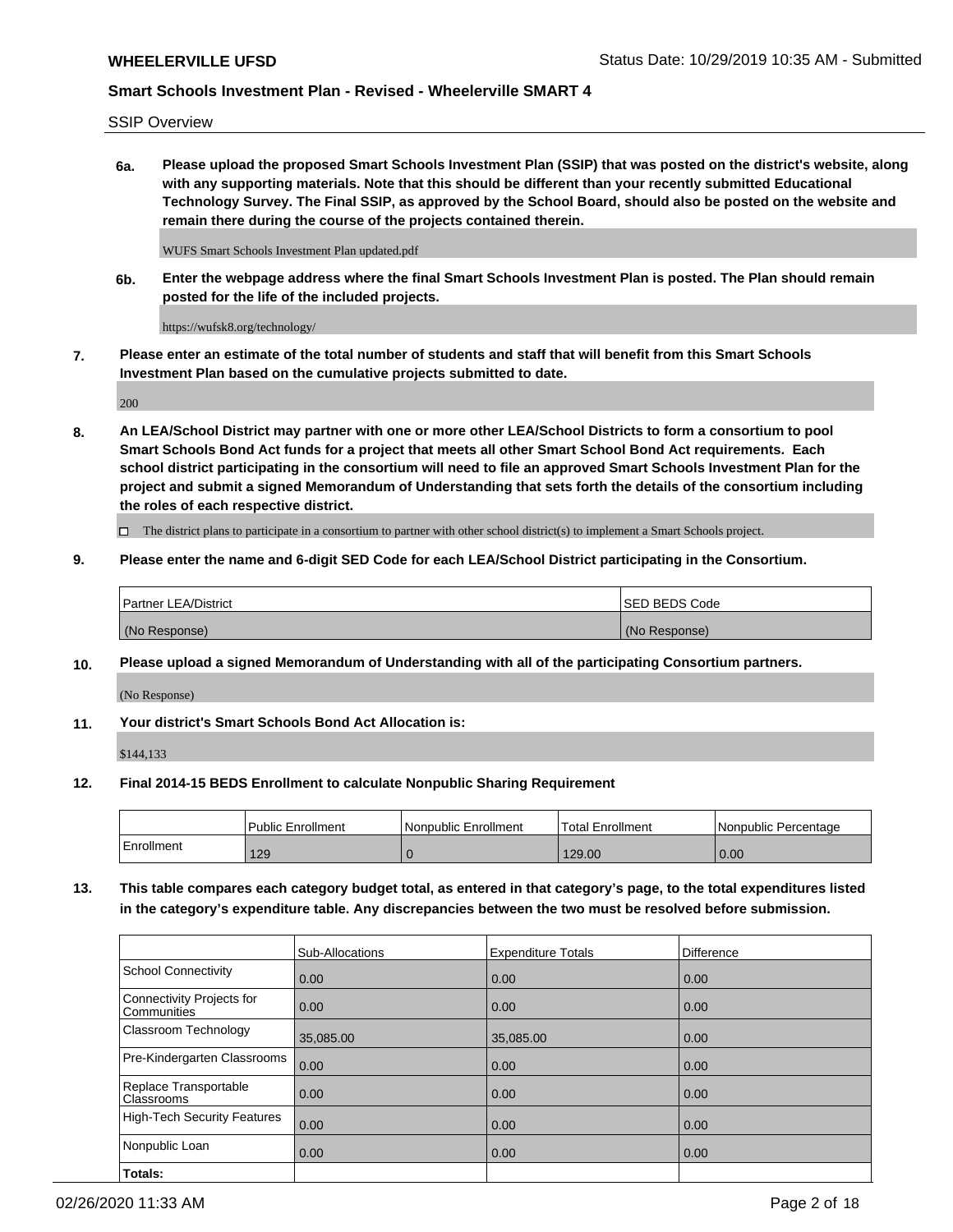SSIP Overview

| <b>Sub-Allocations</b> | Totals<br>l Expenditure | <b>Difference</b> |
|------------------------|-------------------------|-------------------|
| 35,085                 | 35,085                  | 0                 |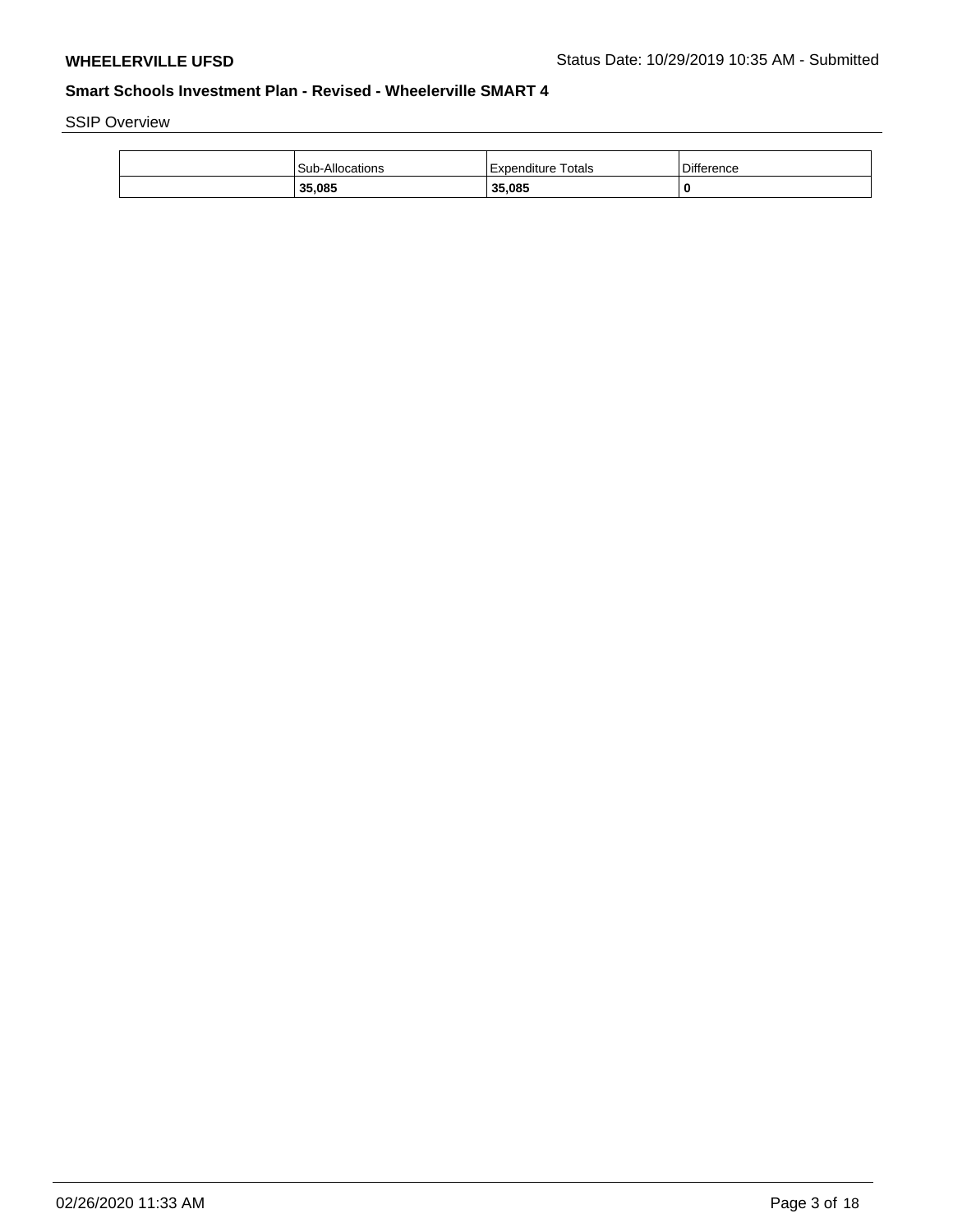School Connectivity

- **1. In order for students and faculty to receive the maximum benefit from the technology made available under the Smart Schools Bond Act, their school buildings must possess sufficient connectivity infrastructure to ensure that devices can be used during the school day. Smart Schools Investment Plans must demonstrate that:**
	- **• sufficient infrastructure that meets the Federal Communications Commission's 100 Mbps per 1,000 students standard currently exists in the buildings where new devices will be deployed, or**
	- **• is a planned use of a portion of Smart Schools Bond Act funds, or**
	- **• is under development through another funding source.**

**Smart Schools Bond Act funds used for technology infrastructure or classroom technology investments must increase the number of school buildings that meet or exceed the minimum speed standard of 100 Mbps per 1,000 students and staff within 12 months. This standard may be met on either a contracted 24/7 firm service or a "burstable" capability. If the standard is met under the burstable criteria, it must be:**

**1. Specifically codified in a service contract with a provider, and**

**2. Guaranteed to be available to all students and devices as needed, particularly during periods of high demand, such as computer-based testing (CBT) periods.**

**Please describe how your district already meets or is planning to meet this standard within 12 months of plan submission.**

(No Response)

**1a. If a district believes that it will be impossible to meet this standard within 12 months, it may apply for a waiver of this requirement, as described on the Smart Schools website. The waiver must be filed and approved by SED prior to submitting this survey.**

 $\Box$  By checking this box, you are certifying that the school district has an approved waiver of this requirement on file with the New York State Education Department.

**2. Connectivity Speed Calculator (Required). If the district currently meets the required speed, enter "Currently Met" in the last box: Expected Date When Required Speed Will be Met.**

|                  | l Number of     | Required Speed | Current Speed in | Expected Speed  | Expected Date                           |
|------------------|-----------------|----------------|------------------|-----------------|-----------------------------------------|
|                  | <b>Students</b> | In Mbps        | l Mbps           | to be Attained  | When Required                           |
|                  |                 |                |                  |                 | l Within 12 Months ISpeed Will be Met l |
| Calculated Speed | (No Response)   | 0.00           | (No Response)    | l (No Response) | l (No Response)                         |

**3. Describe how you intend to use Smart Schools Bond Act funds for high-speed broadband and/or wireless connectivity projects in school buildings.**

(No Response)

**4. Describe the linkage between the district's District Instructional Technology Plan and how the proposed projects will improve teaching and learning. (There should be a link between your response to this question and your responses to Question 1 in Section IV - NYSED Initiatives Alignment: "Explain how the district use of instructional technology will serve as a part of a comprehensive and sustained effort to support rigorous academic standards attainment and performance improvement for students."** 

**Your answer should also align with your answers to the questions in Section II - Strategic Technology Planning and the associated Action Steps in Section III - Action Plan.)**

(No Response)

**5. If the district wishes to have students and staff access the Internet from wireless devices within the school building, or in close proximity to it, it must first ensure that it has a robust Wi-Fi network in place that has sufficient bandwidth to meet user demand.**

**Please describe how you have quantified this demand and how you plan to meet this demand.**

(No Response)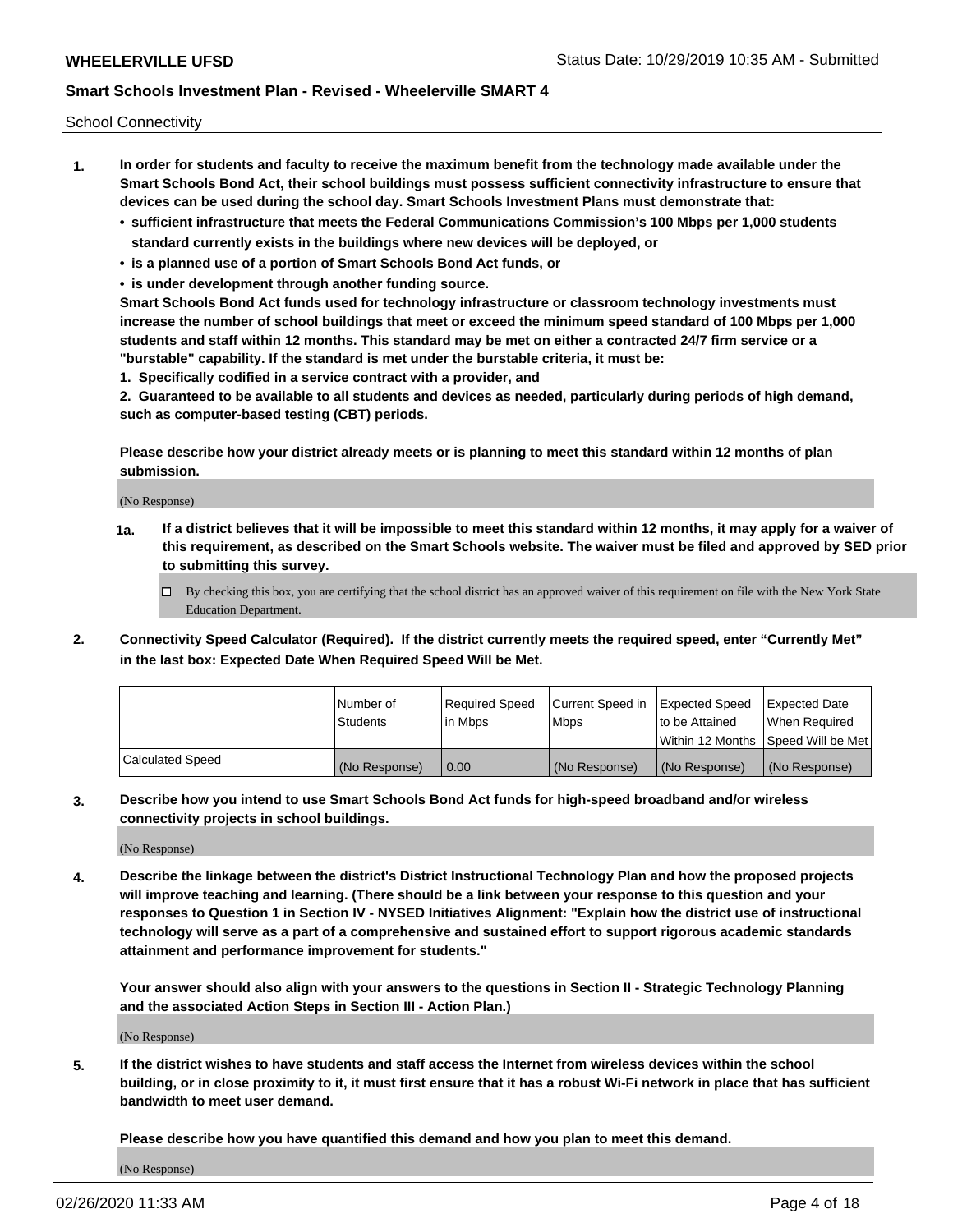School Connectivity

**6. Smart Schools plans with any expenditures in the School Connectivity category require a project number from the Office of Facilities Planning. Districts must submit an SSBA LOI and receive project numbers prior to submitting the SSIP. As indicated on the LOI, some projects may be eligible for a streamlined review and will not require a building permit.**

**Please indicate on a separate row each project number given to you by the Office of Facilities Planning.**

| Project Number |  |
|----------------|--|
| (No Response)  |  |

**7. Certain high-tech security and connectivity infrastructure projects may be eligible for an expedited review process as determined by the Office of Facilities Planning.**

### **Was your project deemed eligible for streamlined review?**

(No Response)

### **8. Include the name and license number of the architect or engineer of record.**

| Name          | License Number |
|---------------|----------------|
| (No Response) | (No Response)  |

### **9. Public Expenditures – Loanable (Counts toward the nonpublic loan calculation)**

| Select the allowable expenditure type.<br>Repeat to add another item under each type. | <b>PUBLIC</b> Items to be<br>l Purchased | Quantity           | Cost Per Item    | <b>Total Cost</b> |
|---------------------------------------------------------------------------------------|------------------------------------------|--------------------|------------------|-------------------|
| (No Response)                                                                         | (No Response)                            | l (No<br>Response) | (No<br>Response) | $\overline{0.00}$ |
|                                                                                       |                                          | O                  | 0.00             |                   |

## **10. Public Expenditures – Non-Loanable (Does not count toward nonpublic loan calculation)**

| Select the allowable expenditure | <b>PUBLIC</b> Items to be purchased | Quantity      | Cost per Item | <b>Total Cost</b> |
|----------------------------------|-------------------------------------|---------------|---------------|-------------------|
| type.                            |                                     |               |               |                   |
| Repeat to add another item under |                                     |               |               |                   |
| each type.                       |                                     |               |               |                   |
| (No Response)                    | (No Response)                       | (No Response) | (No Response) | 0.00              |
|                                  |                                     | U             | 0.00          |                   |

#### **11. Final 2014-15 BEDS Enrollment to calculate Nonpublic Sharing Requirement (no changes allowed.)**

|            | Public Enrollment | l Nonpublic Enrollment | <b>Total Enrollment</b> | Nonpublic Percentage |
|------------|-------------------|------------------------|-------------------------|----------------------|
| Enrollment | 129               |                        | 129.00                  | 0.00                 |

#### **12. Total Public Budget - Loanable (Counts toward the nonpublic loan calculation)**

|                                                      | Public Allocations | <b>Estimated Nonpublic Loan</b><br>Amount | Estimated Total Sub-Allocations |
|------------------------------------------------------|--------------------|-------------------------------------------|---------------------------------|
| Network/Access Costs                                 | (No Response)      | 0.00                                      | 0.00                            |
| School Internal Connections and<br><b>Components</b> | (No Response)      | 0.00                                      | 0.00                            |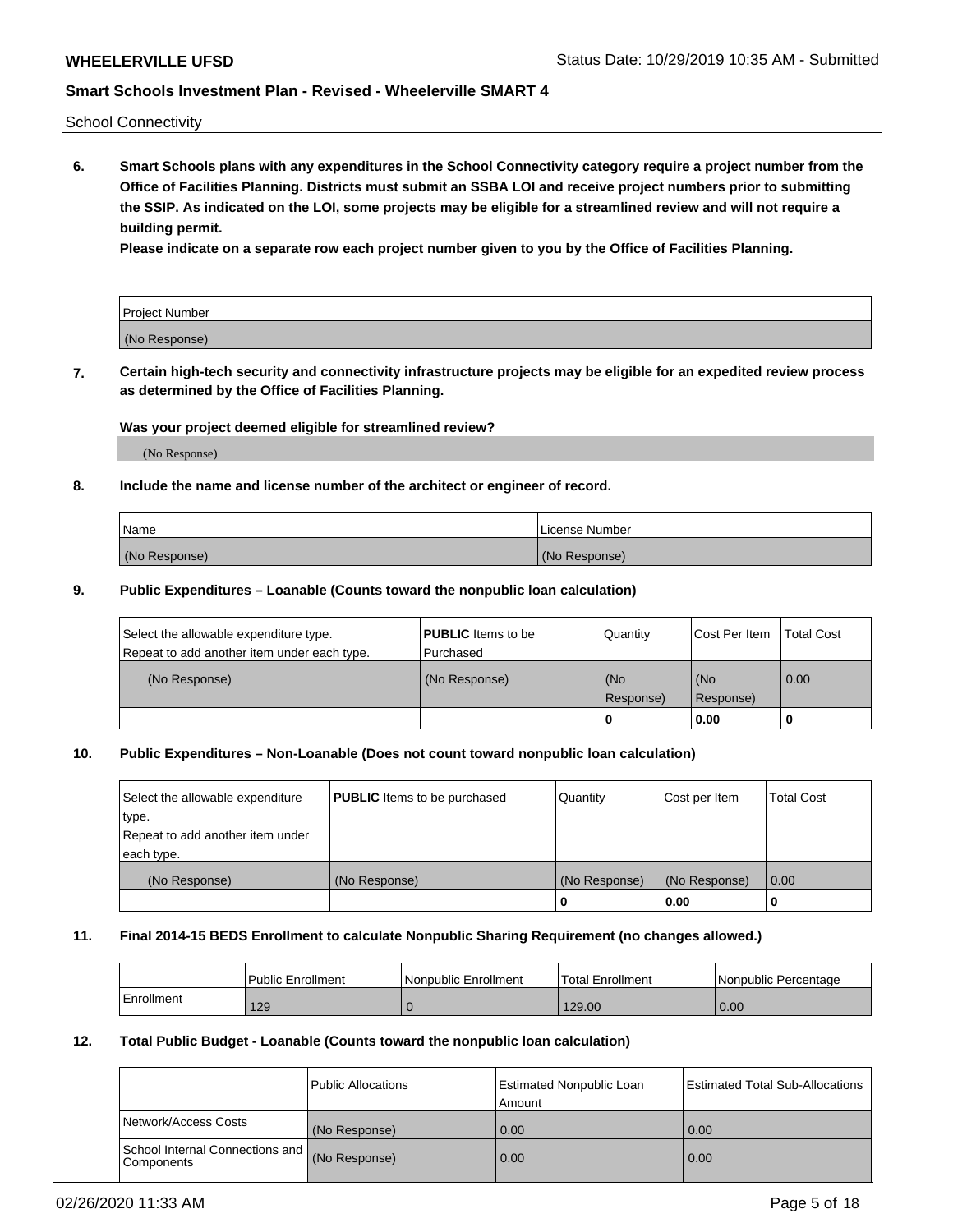School Connectivity

|         | Public Allocations | <b>Estimated Nonpublic Loan</b><br>l Amount | <b>Estimated Total Sub-Allocations</b> |
|---------|--------------------|---------------------------------------------|----------------------------------------|
| l Other | (No Response)      | 0.00                                        | 0.00                                   |
| Totals: | 0.00               | 0                                           |                                        |

# **13. Total Public Budget – Non-Loanable (Does not count toward the nonpublic loan calculation)**

|                                                   | Sub-<br>Allocation |
|---------------------------------------------------|--------------------|
|                                                   |                    |
| Network/Access Costs                              | (No Response)      |
| <b>Outside Plant Costs</b>                        | (No Response)      |
| <b>School Internal Connections and Components</b> | (No Response)      |
| Professional Services                             | (No Response)      |
| Testing                                           | (No Response)      |
| <b>Other Upfront Costs</b>                        | (No Response)      |
| <b>Other Costs</b>                                | (No Response)      |
| <b>Totals:</b>                                    | 0.00               |

# **14. School Connectivity Totals**

|                          | Total Sub-Allocations |
|--------------------------|-----------------------|
| Total Loanable Items     | 0.00                  |
| Total Non-Ioanable Items | 0.00                  |
| Totals:                  |                       |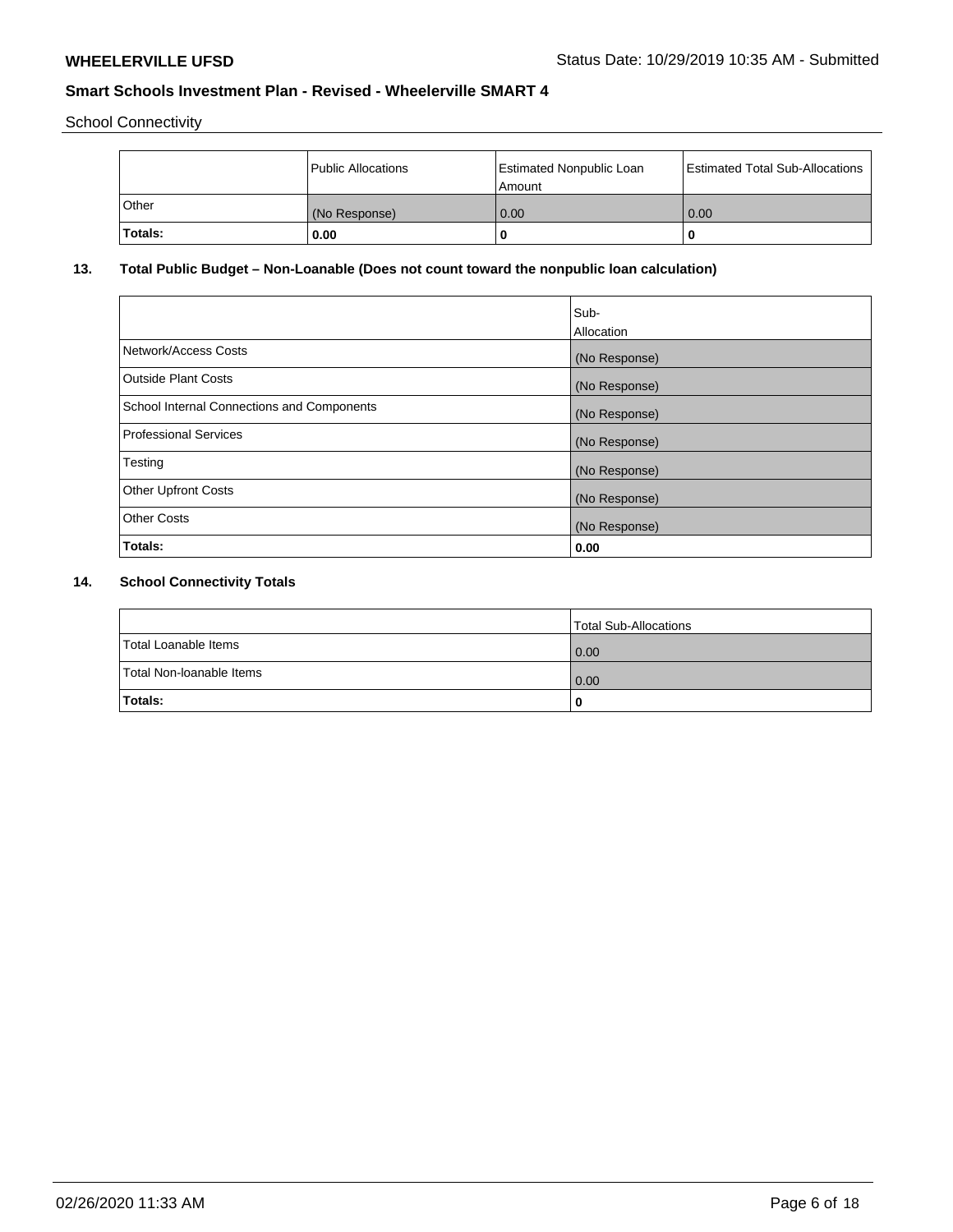Community Connectivity (Broadband and Wireless)

**1. Describe how you intend to use Smart Schools Bond Act funds for high-speed broadband and/or wireless connectivity projects in the community.**

(No Response)

**2. Please describe how the proposed project(s) will promote student achievement and increase student and/or staff access to the Internet in a manner that enhances student learning and/or instruction outside of the school day and/or school building.**

(No Response)

**3. Community connectivity projects must comply with all the necessary local building codes and regulations (building and related permits are not required prior to plan submission).**

 $\Box$  I certify that we will comply with all the necessary local building codes and regulations.

**4. Please describe the physical location of the proposed investment.**

(No Response)

**5. Please provide the initial list of partners participating in the Community Connectivity Broadband Project, along with their Federal Tax Identification (Employer Identification) number.**

| <b>Project Partners</b> | l Federal ID # |
|-------------------------|----------------|
| (No Response)           | (No Response)  |

**6. Please detail the type, quantity, per unit cost and total cost of the eligible items under each sub-category.**

| Select the allowable expenditure | Item to be purchased | Quantity      | Cost per Item | <b>Total Cost</b> |
|----------------------------------|----------------------|---------------|---------------|-------------------|
| type.                            |                      |               |               |                   |
| Repeat to add another item under |                      |               |               |                   |
| each type.                       |                      |               |               |                   |
| (No Response)                    | (No Response)        | (No Response) | (No Response) | 0.00              |
|                                  |                      | U             | 0.00          |                   |

**7. If you are submitting an allocation for Community Connectivity, complete this table.**

**Note that the calculated Total at the bottom of the table must equal the Total allocation for this category that you entered in the SSIP Overview overall budget.**

|                                    | Sub-Allocation |
|------------------------------------|----------------|
| Network/Access Costs               | (No Response)  |
| Outside Plant Costs                | (No Response)  |
| <b>Tower Costs</b>                 | (No Response)  |
| <b>Customer Premises Equipment</b> | (No Response)  |
| <b>Professional Services</b>       | (No Response)  |
| Testing                            | (No Response)  |
| <b>Other Upfront Costs</b>         | (No Response)  |
| <b>Other Costs</b>                 | (No Response)  |
| Totals:                            | 0.00           |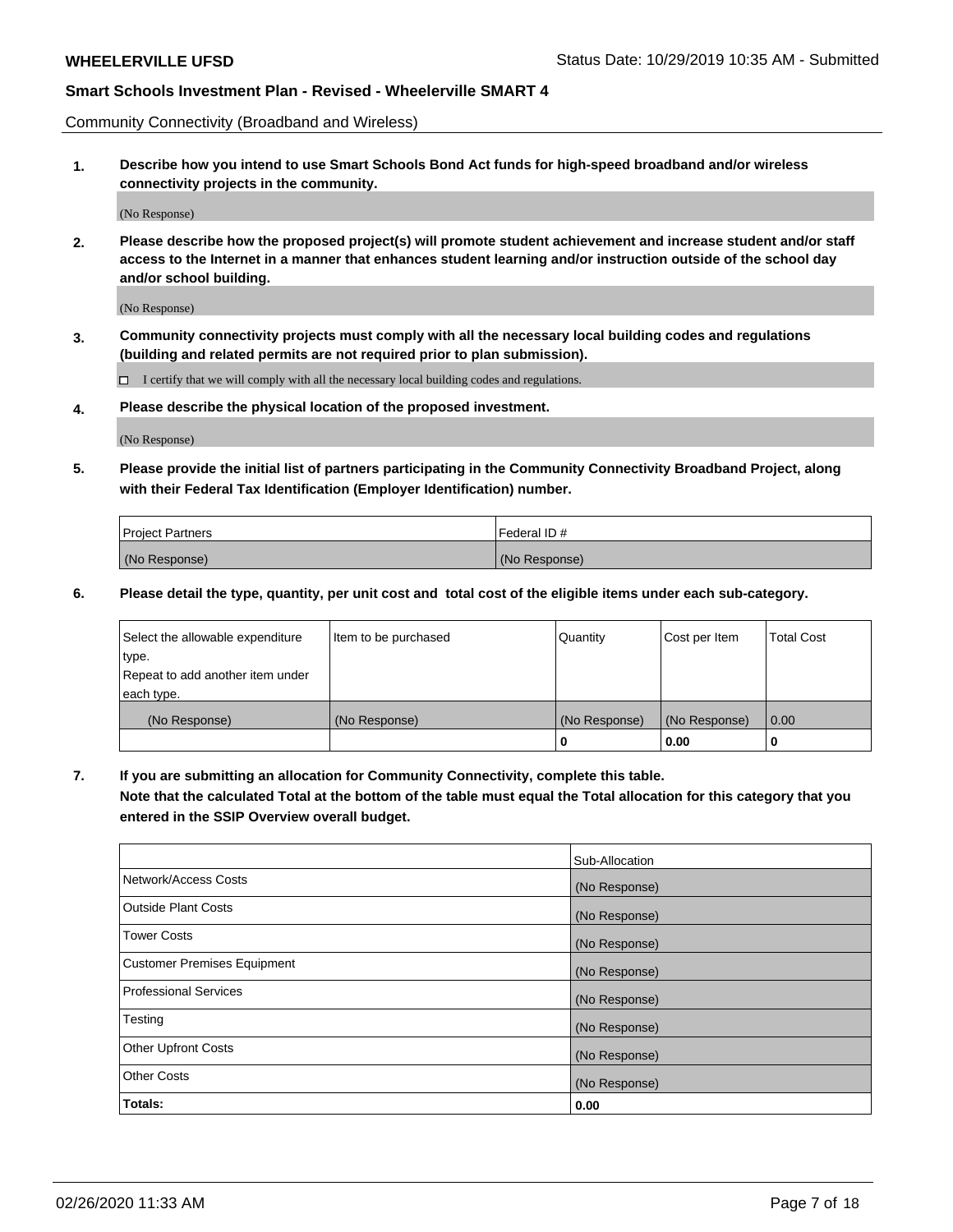### Classroom Learning Technology

**1. In order for students and faculty to receive the maximum benefit from the technology made available under the Smart Schools Bond Act, their school buildings must possess sufficient connectivity infrastructure to ensure that devices can be used during the school day. Smart Schools Investment Plans must demonstrate that sufficient infrastructure that meets the Federal Communications Commission's 100 Mbps per 1,000 students standard currently exists in the buildings where new devices will be deployed, or is a planned use of a portion of Smart Schools Bond Act funds, or is under development through another funding source. Smart Schools Bond Act funds used for technology infrastructure or classroom technology investments must increase the number of school buildings that meet or exceed the minimum speed standard of 100 Mbps per 1,000 students and staff within 12 months. This standard may be met on either a contracted 24/7 firm service or a "burstable" capability. If the standard is met under the burstable criteria, it must be:**

**1. Specifically codified in a service contract with a provider, and**

**2. Guaranteed to be available to all students and devices as needed, particularly during periods of high demand, such as computer-based testing (CBT) periods.**

**Please describe how your district already meets or is planning to meet this standard within 12 months of plan submission.**

Within our service contract through NERIC we surpass the need of 100 mbps per 1000 students since we have a contract 40Mbps and our need is 13 Mbps.

- **1a. If a district believes that it will be impossible to meet this standard within 12 months, it may apply for a waiver of this requirement, as described on the Smart Schools website. The waiver must be filed and approved by SED prior to submitting this survey.**
	- By checking this box, you are certifying that the school district has an approved waiver of this requirement on file with the New York State Education Department.
- **2. Connectivity Speed Calculator (Required). If the district currently meets the required speed, enter "Currently Met" in the last box: Expected Date When Required Speed Will be Met.**

|                  | l Number of<br><b>Students</b> | Required Speed<br>l in Mbps | Current Speed in Expected Speed<br><b>Mbps</b> | to be Attained<br>l Within 12 Months | <b>Expected Date</b><br>When Reauired<br>Speed Will be Met |
|------------------|--------------------------------|-----------------------------|------------------------------------------------|--------------------------------------|------------------------------------------------------------|
| Calculated Speed | 130                            | 13.00                       | 40                                             | 40                                   | met                                                        |

**3. If the district wishes to have students and staff access the Internet from wireless devices within the school building, or in close proximity to it, it must first ensure that it has a robust Wi-Fi network in place that has sufficient bandwidth to meet user demand.**

**Please describe how you have quantified this demand and how you plan to meet this demand.**

Based on a survey in 2016 it was determined that we needed to update our wireless Access Points. In February of 2018 as part of first Smart Schools submission we purchased and installed 12 new HP Aruba Access Points.

**4. All New York State public school districts are required to complete and submit an Instructional Technology Plan survey to the New York State Education Department in compliance with Section 753 of the Education Law and per Part 100.12 of the Commissioner's Regulations.**

**Districts that include educational technology purchases as part of their Smart Schools Investment Plan must have a submitted and approved Instructional Technology Plan survey on file with the New York State Education Department.**

By checking this box, you are certifying that the school district has an approved Instructional Technology Plan survey on file with the New York State Education Department.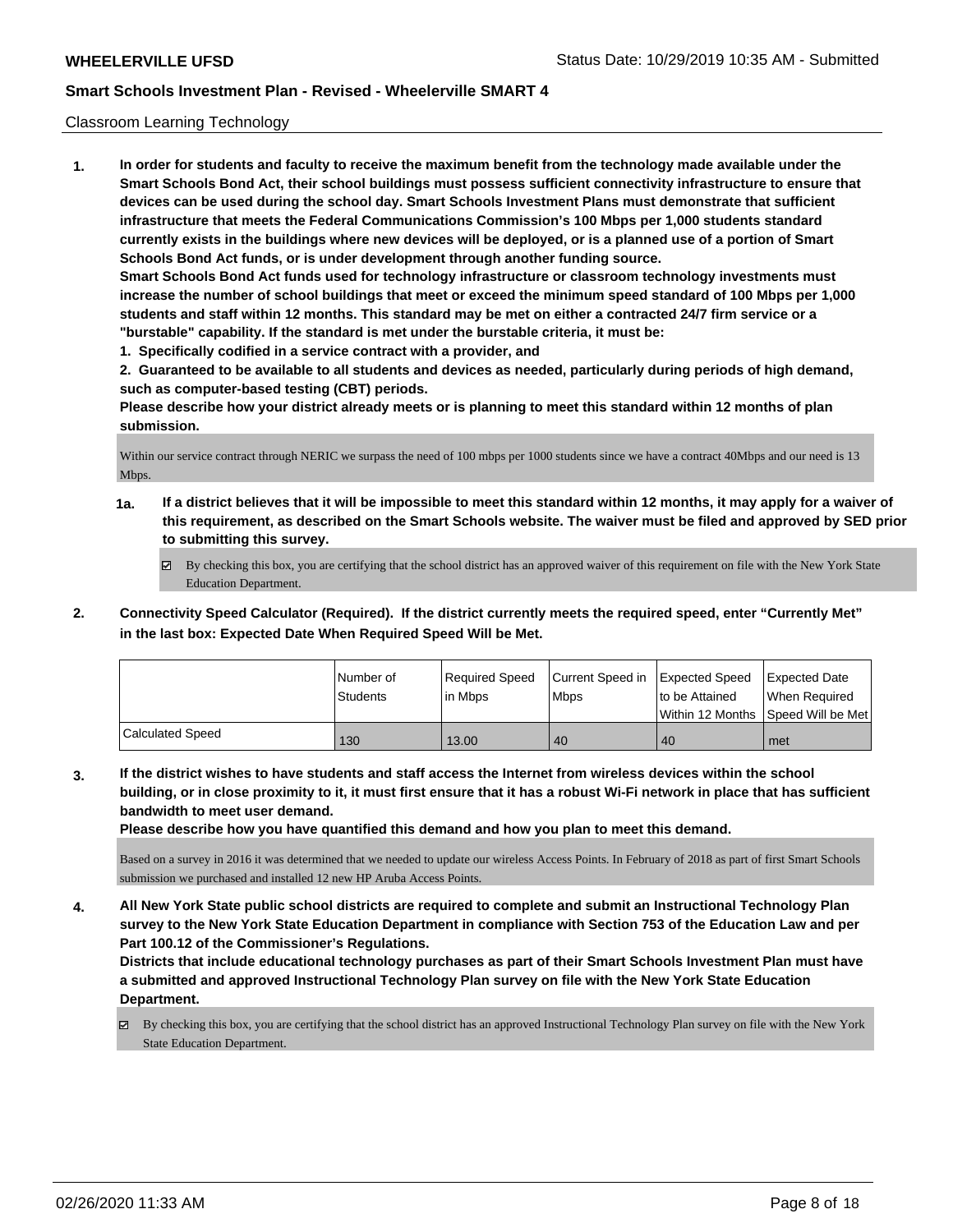### Classroom Learning Technology

**5. Describe the devices you intend to purchase and their compatibility with existing or planned platforms or systems. Specifically address the adequacy of each facility's electrical, HVAC and other infrastructure necessary to install and support the operation of the planned technology.**

The building electrical infrastructure is more than capable than to support multiple devices. The building HVAC and electrical system meet the SED guidelines for student occupied instructional area. All heating an cooling systems are comprised of filtration system to ensure indoor air quality.

#### **Ozobot-STEAM:**

SPRK+ and Sphero Edu provide a toolset that is unbounded in its potential. While coding and 21st century skills are necessary, this program also goes beyond code by incorporating robotics and technology with collaborative STEAM activities, nurturing students' imaginations in ways no other education program can. The cross-platform Sphero Edu app is approachable for all skill levels, enabling it to reach as many minds as possible and provide ongoing challenges. Designed for learner progression, beginners can give robots commands by drawing a path in the app for their robot to follow. Intermediate coders can use code blocks to learn more advanced logic, while pros can use text programming and write their own JavaScript. Accessible from almost any platform, students can program using a smart device and the Sphero Edu app.

### **Apple iPad (Wi-Fi, 32GB) - Space Gray (Latest Model):**

- 9.7-inch Retina display
- A10 Fusion chip with 64-bit desktop-class architecture
- Touch ID fingerprint sensor
- 8MP camera with 1080p video and 1.2MP FaceTime HD camera
- 802.11ac Wi-Fi with MIMO
- Up to 10 hours of battery life
- Two speaker audio

### **DELL Chromebook 5190 2 in 1:**

- An 11.6-inch 2-in-1 built with the best-in-class\* durability, Intel® Celeron® dual-core and quad-core processors and multiple viewing modes.
- Processor: Intel® Celeron™ N3350 Processor (Dual Core, up to 2.4GHz, 2MB Cache, 6W)
- Memory: 4GB 2400MHz LPDDR4
- Hard Drive 32GB eMMC Hard Drive
- Display: 11.6" HD 1366 x 768 WVA 16:9 Touch with Corning® Gorilla® Glass NBT, Camera & Microphone
- Color: Touch LCD Cover without World Facing Camera (not EMR pen capable)
- Ports: 1 Headphone/microphone combo jack, 2 USB 3.1 Gen 1, 2 USB Type-C<sup>TM</sup> ports
- Dimensions: Height: 21.65 mm (0.85"), Width: 303.9 mm (11.96"), Depth: 207.9 mm (8.19"), Starting Weight: 1.40 kg (3.08 lbs)
- Wireless: Intel® Dual Band Wireless AC 7265 (802.11ac) 2x2 + Bluetooth 4.0
- Primary Battery: 3 Cell 42Whr Battery
- Chrome Education

### **DELL Insprion 2-in-1 17.3"FDH Touch-Screen:**

- 17.3" Full HD touch screen for hands-on control. The 1920 x 1080 resolution boasts impressive color and clarity. Natural finger-touch navigation makes the most of Windows 10. IPS technology. LED backlight.
- 8th Gen Intel Core i7-8550U mobile processor. Ultra-low-voltage platform. Quad-core processing performance. Intel Turbo Boost Technology delivers dynamic extra power when you need it.
- 4-cell battery, Customize Up to 32GB DDR4, 2TB HDD and 1TB SSD
- Windows 10, Bluetooth, Wi-Fi Connectivity with High-speed wireless LAN built into the screen. Built-in webcam with microphone.
- 1x USB 3.1 Type C, 1x USB 3.0 Type A, 1x USB 2.0 Type A, 1x HDMI Outputs, 1 x combo headphone / microphone Jack

# **LENOVO Thinkpad E480 14" LCD Notebook:**

- 2.5GHz Intel i5-7200U dual-core processor with up to 3.1GHz and 3MB cache memory
- 500GB HDD storage drive with 7200rpm spindle speed provides adequate internal storage space
- Works on Windows 10 Pro, 64-bit operating system for an intuitive and user-friendly interface
- 4GB memory seamlessly handles multiple programs together
- DDR4 RAM: With its higher bandwidth, everything from multi-tasking to playing games gets a performance boost
- High-definition 1366 x 768 display: Enjoy your entertainment with the great quality and high-definition detail of 1 million pixels
- 14" screen provides a great movie watching experience
- Intel HD Graphics 620 provides everyday image quality for internet usage, basic photo editing and casual gaming
- Supports Realtek RTL8822BE 802.11a/b/g/n/ac and Bluetooth 4.1 technologies for wireless web browsing
- 13.51 hours of battery operation lets you enjoy all day

### **Promethean ActivePanel 65in. 4K:**

• ActivPanel 65 V6 4K ActivConnect G OPS comprising of the following items: AP PC for Android ACON1-OPS (ACON1-OPS)(PRM-ACON1-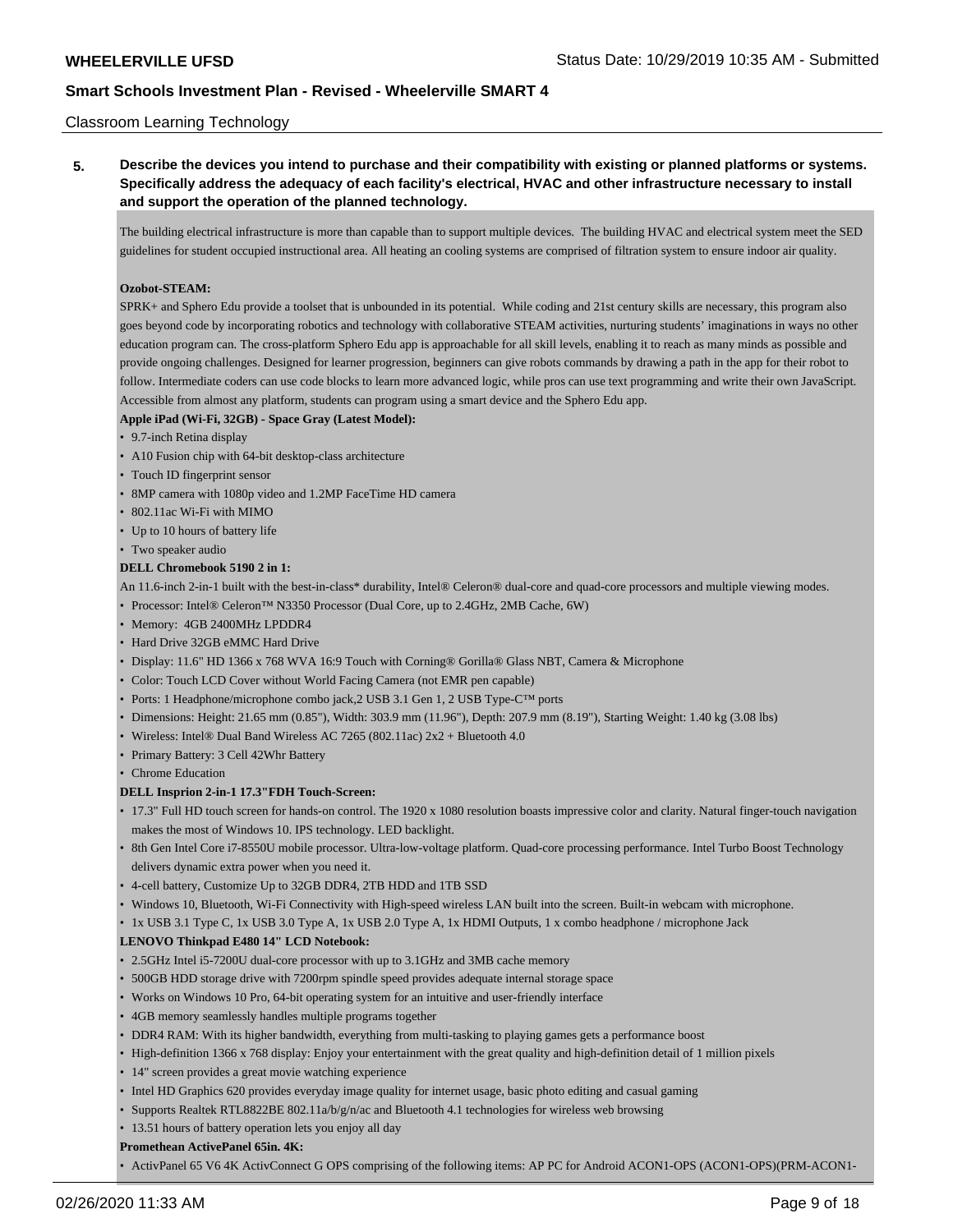## Classroom Learning Technology

OPS) Wireless presentation system for use with interactive whiteboards and panels

- **4K Ultra HD**
- Intelligently-Designed for ease of use
- Classroom lesson delivery software
- Educational tools for connected learning
- Designed for IT support and security
- Front HDMI and USB Ports
- Android Module included
- Simplified, easy-to-use toolbar
- 20 pen and highlighter colors
- Multiple lined and color backgrounds
- Over 25 integrated teaching templates
- Undo/Redo individual actions
- Insert images and screen captures
- Multi-touch capable (up to 20 touches)
- Export to PDF, share via Bluetooth, and external storage drives
- Link select remote storage and email accounts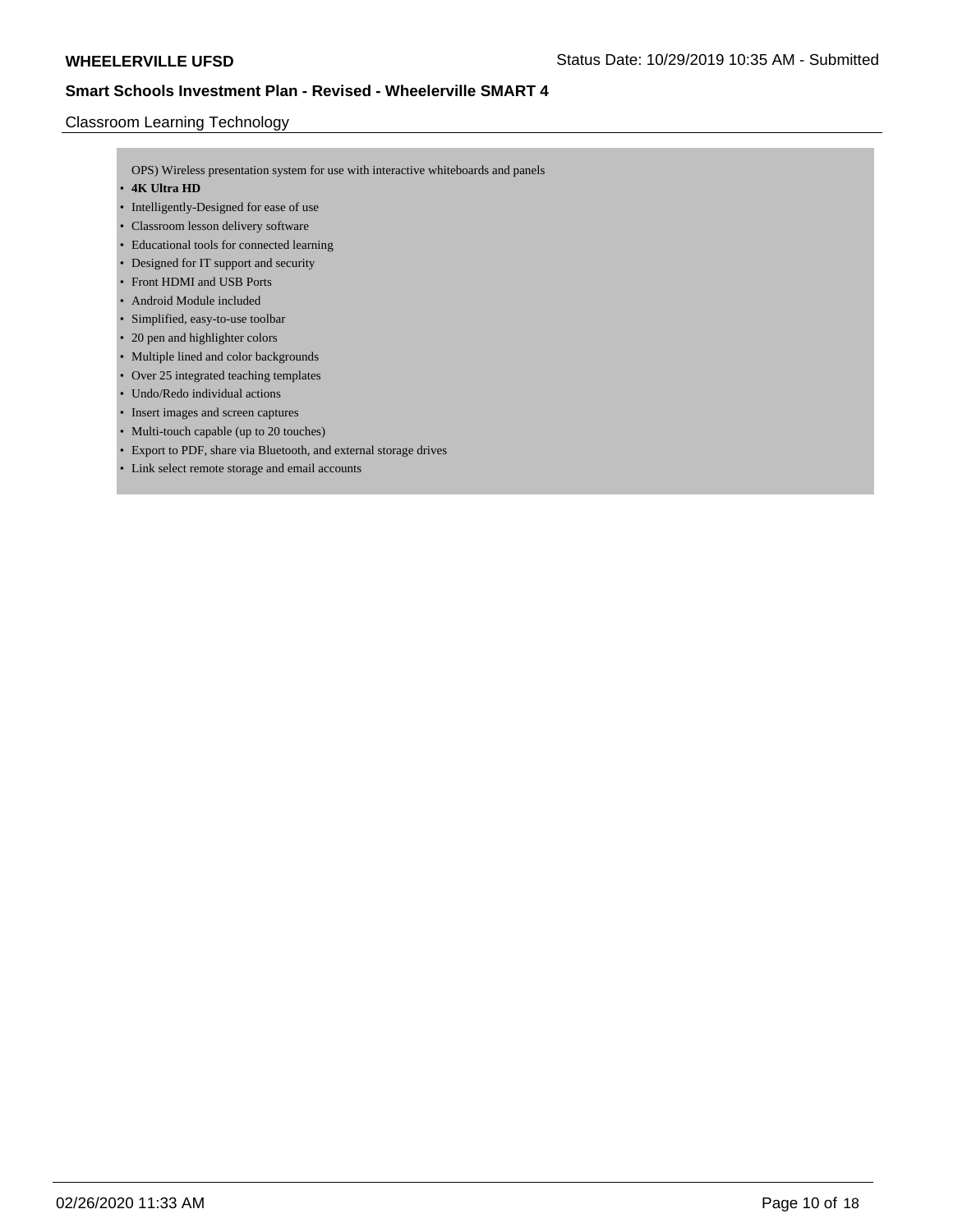### Classroom Learning Technology

- **6. Describe how the proposed technology purchases will:**
	- **> enhance differentiated instruction;**
	- **> expand student learning inside and outside the classroom;**
	- **> benefit students with disabilities and English language learners; and**
	- **> contribute to the reduction of other learning gaps that have been identified within the district.**

**The expectation is that districts will place a priority on addressing the needs of students who struggle to succeed in a rigorous curriculum. Responses in this section should specifically address this concern and align with the district's Instructional Technology Plan (in particular Question 2 of E. Curriculum and Instruction: "Does the district's instructional technology plan address the needs of students with disabilities to ensure equitable access to instruction, materials and assessments?" and Question 3 of the same section: "Does the district's instructional technology plan address the provision of assistive technology specifically for students with disabilities to ensure access to and participation in the general curriculum?")**

**In addition, describe how the district ensures equitable access to instruction, materials and assessments and participation in the general curriculum for both SWD and English Language Learners/Multilingual Learners (ELL/MLL) students.**

#### **Ozobot**

Build 21st century skills and bring digital concepts to life. This device can be used with any level coders. Options include using an app or screen-free coding, and 5+ programming levels. It is made simple and desk-friendly system for all classroom types, subjects, and grades. The Ozobot is used to enhance hands-on experiences, creative thinking, improved problem solving, various learning outcomes, computational and sequential thinking, collaboration, and spatial relations.

Students with special requirements are reaching new levels of learning through the use of robotics in the classroom. With these technologies children with autism are learning communication and social skills and students with developmental issues and attention disorders are learning focus. Robots can be programed to suit each individual child's need, offering special education in a much simpler, accessible format. Robotics for kids learning connects to "real-world" situations - building associations between things they know and things they learned. By learning while experimenting, students will find it fun and wanting to learn more. The more they are engaged in the learning process, the better they will retain the information. Robotics enhances the learning of students with disabilities by offering students many ways to learn information, express ideas, and demonstrate understanding. It also allows teachers to address different learning styles – visual, auditory and kinesthetic. This technology engages all types of students and facilitates differentiated instruction. It incorporates Science, Technology, Engineering and Math (STEM) education. Many schools and institutions across the world have included robotics learning to instill interest in Science and Math subjects. Young learners can develop scientific inquiry skills and understand technological concepts through robotics learning. Robotics learning also develops life skills like teamwork, time management, problem solving, and communication.

#### **DELL Inspiron 2-in-1 17.3"FDH Touch-Screen:**

This is a powerful laptop that can double as a large display when an interactive TV would not fit appropriately in the space. Interactive displays make it easier to teach dynamically. An interactive projector can be a valuable tool for increasing engagement, even if your students stay in their seats. Watch videos together, take online pop quizzes or view real-time information on the topics you discuss. It can provide students with an enriched learning experience by projecting visual elements. It also makes differentiated learning much easier because teachers are able to accommodate different learning styles. Visual learners are able to observe the whiteboard, while tactile learners can learn by touching the board. The touchscreen option allows teachers to run programs with the tap of their finger. This makes it not only makes it easy to navigate for the teacher, but for the students as well.

This technology tool can be used for students with special needs and ELL needs since it is a desktop learning station and has the application of text to speech and translation. This benefits all learners, with mixed abilities and learning styles and from different backgrounds.

#### **Promethean ActivPanel:**

It's much easier to concentrate on something when you're playing an active role. Up to ten students can draw on an interactive screen at any one time, making them ideal for increasing engagement via group projects and presentations. When students are working together in front of the class, they are likely to take participation more seriously. The result is that they stay engaged for longer. Interactive projectors also make it easier to teach dynamically. An interactive projector can be a valuable tool for increasing engagement, even if your students stay in their seats. Watch videos together, take online pop quizzes or view real-time information on the topics you discuss.

In classrooms all over the country, this type of technology not only enhances the way teachers teach, but it also enhances the way students learn. It can provide students with an enriched learning experience by projecting visual elements. It also makes differentiated learning much easier because teachers are able to accommodate different learning styles. Visual learners are able to observe the whiteboard, while tactile learners can learn by touching the board. The touchscreen option allows teachers to run programs with the tap of their finger. This makes it not only makes it easy to navigate for the teacher, but for the students as well.

In addition to that, a student's learning experience is enhanced by this technology because of its ability for students to view diagrams, charts, videos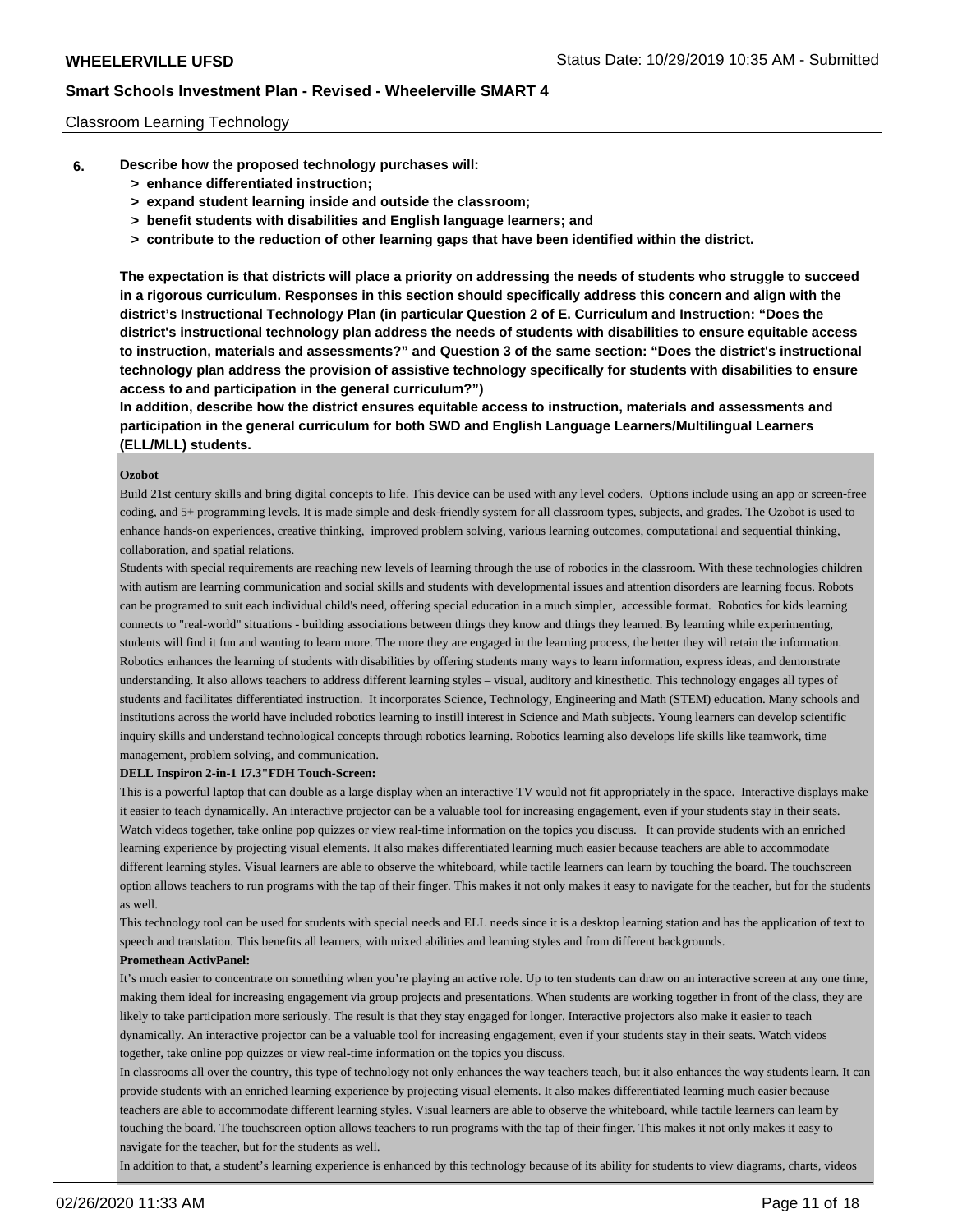### Classroom Learning Technology

and more, right on the huge screen in front of them. This benefits all learners, with mixed abilities and learning styles and from different backgrounds. Their learning comes to life, and many students find it more fun to learn.

Interactive boards support inclusive classrooms by offering students many ways to learn information, express ideas, and demonstrate understanding. It also allows teachers to address different learning styles – visual, auditory and kinesthetic. This technology engages all types of students and facilitates differentiated instruction. Students with autism, for example, improve communication skills through group collaboration. The interactive whiteboard gives educators the ability to present things visually, and provide ease in creating and altering activities to control students' learning. For students with physical disabilities, the touch-sensitive surface gives all students the opportunity to participate in learning. It allows all students, even those who cannot hold a pen, to write and interact with content using the finger-touch capability. For students who have trouble using traditional keyboards and mice, the touch and click ease allows them the opportunity to interact with a computer.

**Chromebooks:** Chromebooks enhance student communication and collaboration opportunities. Gmail, calendars, and video conferencing all allow students to connect with others, and keep on top of assignments. Chromebooks allow students to work together while completing group projects, reports, a power point, or videos. Access to work can be attained during school areas, in the library, or at home. There is no limit on the number of users that can be included, and since the Apps are attached to user profiles, Chromebooks can be used by different students. Every student has their own personalized profile, and learning experience, when they log in to their apps, settings, classwork, books, and videos. Chromebooks can be easily shared with other students, friends, or family, and since they have built in security, there is no risk of unwanted software installations, adjusted settings, or malware. Guests can also use Chromebooks, but are not able to access any information on the book, or save their work when finished. Google Chromebooks can be an excellent assistive technology tool for students with special needs and ELL needs since it is a desktop learning station and has the application of text to speech and translation. Students who have delays in physical, cognitive, or language development may require extra support from a variety of features or programs. Chromebooks are excellent assistive technology (AT) that help students with special needs access curriculum and information. Google Apps and Extensions in the Chrome Web Store provide many supports to students with learning challenges. Chromebooks allow students to access curriculum while avoiding their triggers. Online curriculum and resources allow them to work without distraction, which lowers anxiety. Chromebooks also allow students to access additional resources to support their learning and address their individual needs. There are specialized web apps, screen readers, text-to-speech and speech-to-text, screen magnifies, curriculum resources, lesson ideas, collaboration tools and so much more.

**Lenovo Laptops:** Will be used as replacement laptops for teachers in every classroom to update outdated technology. The teachers can display and utilize programs to enhance lessons for students. In addition, they will have better compatibility with newer interactive TVs and displays, and be more dependable on a daily basis. Teachers have more flexibility to work from various locations.

Up to date technology for teachers lets them rely on platforms and tools that enable you to keep track of the individual achievements of their students and group students based on their needs. Technology is another way to engage students to take part in discussions and collaborate on various assignments and topics. Teachers can be more effective and efficient within the classroom while teaching the needs of all students by constantly having data, resources, and research at their fingertips. This technology can be used as a tool to give students assignments that are at their instructional level (special education, ELL), as well as in various formats (special eduction, ELL). Teachers can easily access newspapers, scientific articles, studies, and any other type of content online and present tough concepts in various ways and languages that makes the concept clear for each and every student in the class with audio-visual presentations.

#### **Apple iPad (Wi-Fi, 32GB) - Space Gray (Latest Model):**

The iPads will be used by students in various grades as tools for video recording and editing. These iPads will replace older versions to enhance the output of student projects. The students will be able to use these devices to create projects in different subject areas, as well as contribute to the school community by creating a news cast to be displayed on our website and to our community.

For children who lack motor skills, manipulating between a keyboard, mouse, and screen can be very difficult and overwhelming. But the touch screen and all-in-one components of an iPad make it easier for special needs kids to not only use, but master the process. And while desktop computers pose numerous challenges for people with limited mobility, the iPad's function is not compromised when used in a variety of physical positions.iPad includes numerous built-in modifications, making it easier for children with a variety of physical needs to reap the benefits a tablet has to offer. Features include VoiceOver, which reads the screen out loud, Zoom, which magnifies the screen's content, and Assistive Touch which allows you to adapt the touch screen prompts to the user's unique physical needs, it is also an ELL learning station that has an application of text to speech and translation.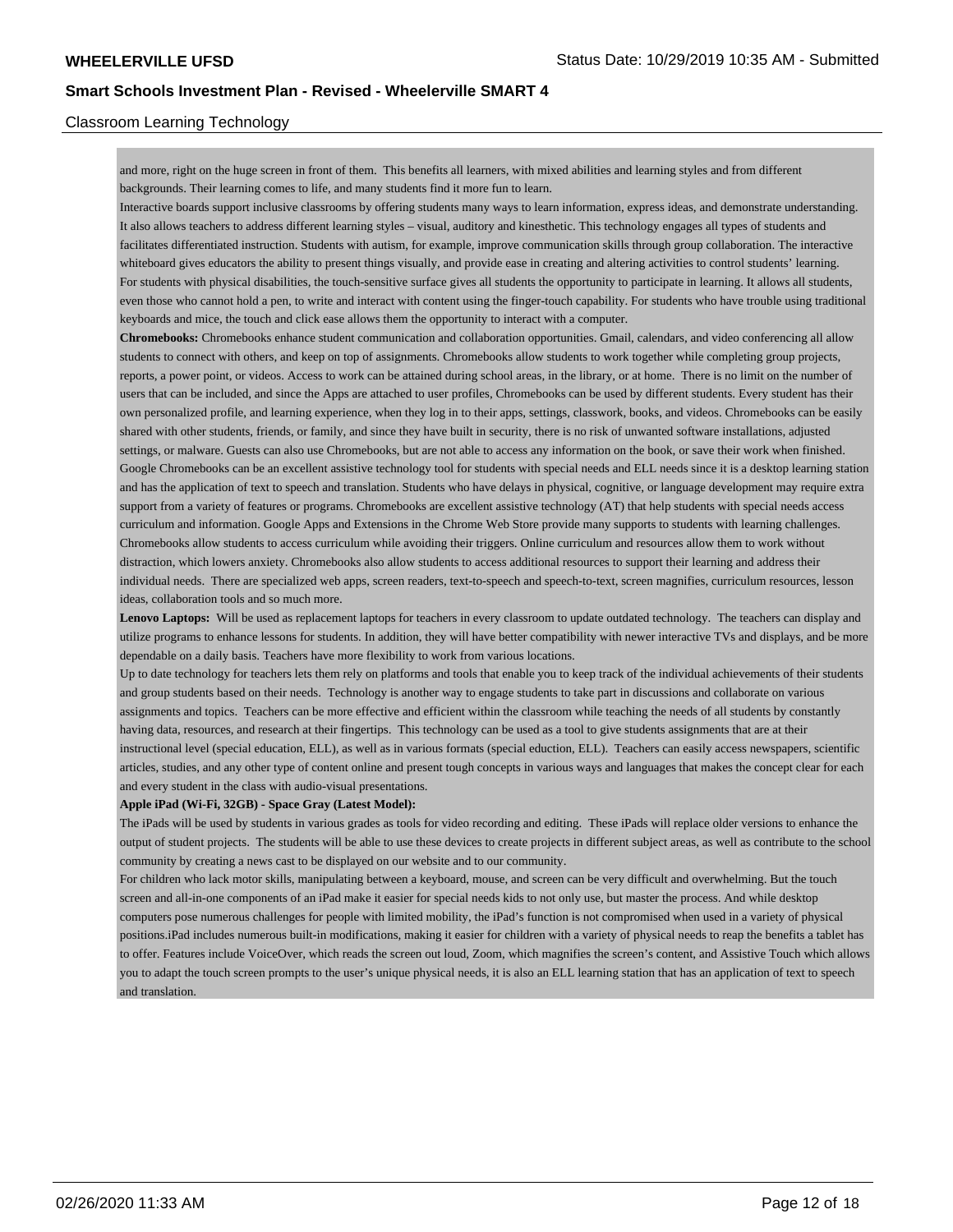### Classroom Learning Technology

## **7. Where appropriate, describe how the proposed technology purchases will enhance ongoing communication with parents and other stakeholders and help the district facilitate technology-based regional partnerships, including distance learning and other efforts.**

Parent-teacher communication is a vital factor that contributes to the success of students. With the increase of technology platforms like emails, texts, websites, electronic portfolios, online surveys and video chat applications help make communication more timely, efficient, productive and satisfying. Technology also allows teachers to create calendars that can be accessed at any time, so parents can schedule meetings, view homework assignments or even volunteer at school. Teachers can also create online grade-books and classrooms to allow parents and students to actively participate in class when they are not even in the classroom. With the addition of technology positive performance and praise can occur on a steady basis and intervention can be at a faster rate. Additionally, students in grades 5-8 will be given the opportunity to bring devices home to bridge the gap to those members lacking technology.

**8. Describe the district's plan to provide professional development to ensure that administrators, teachers and staff can employ the technology purchased to enhance instruction successfully.**

**Note: This response should be aligned and expanded upon in accordance with your district's response to Question 1 of F. Professional Development of your Instructional Technology Plan: "Please provide a summary of professional development offered to teachers and staff, for the time period covered by this plan, to support technology to enhance teaching and learning. Please include topics, audience and method of delivery within your summary."**

PreK - 8 Teachers will be addressing the following topics through professional development that will be ongoing from January 2018 until June of 2019; Chromebook Training,Technology Basics, Google Classroom, Google Apps of Education, Google Slides, Planbook, Google Pages, Interactive Monitor Training (Promethean), Integrating technology into curriculum, check up for device gaps, Survey and Tech problems, Technology Integration as Needed, Blended Classroom. With the addition of various technology trainings that are listed above, we continue our services with NERIC. As an upgrade, one of the services that is included is the Cooperative Technology Service. This service includes consultation, planning, implementation, oversight, and ongoing support for standardized technology. All staff members will also be offered professional development training through the local HFM BOCES Network team. As part of the District Professional Development Plan there will be an onsite teacher that undergoes professional development training to provide certified training to all staff members under New York State Regulations.

Evaluation of the implementation of Technology Plan will be conducted with simple observations of technology use, instruction and integration by the Technology Integration Specialist and by building administrators. The Technology Integration Specialist will collect data and present it to the Technology Committee. Comments from teachers, students, staff, parents and area business and community members may be referred to the Technology Committee at any time. The Technology Committee will receive reports from the Technology Integration Specialist regarding the integration of technology into curriculum. Teachers would complete a needs assessment survey at the beginning middle and end of each year. This will assist the technology committee's decisions and revisions on the technology plan and professional development. Technology plans are an ongoing process and modifications and additions to the plan will be necessary to continue supporting our goals and respond to new developments and opportunities. Technology meetings will continue to occur on a regular basis. At those times, concerns, developments and opportunities will be discussed and analyzed.

- **9. Districts must contact one of the SUNY/CUNY teacher preparation programs listed on the document on the left side of the page that supplies the largest number of the district's new teachers to request advice on innovative uses and best practices at the intersection of pedagogy and educational technology.**
	- $\boxtimes$  By checking this box, you certify that you have contacted the SUNY/CUNY teacher preparation program that supplies the largest number of your new teachers to request advice on these issues.

#### **9a. Please enter the name of the SUNY or CUNY Institution that you contacted.**

SUNY Albany

**9b. Enter the primary Institution phone number.**

518-442-3300

**9c. Enter the name of the contact person with whom you consulted and/or will be collaborating with on innovative uses of technology and best practices.**

Dr. Robert Bengert-Drowns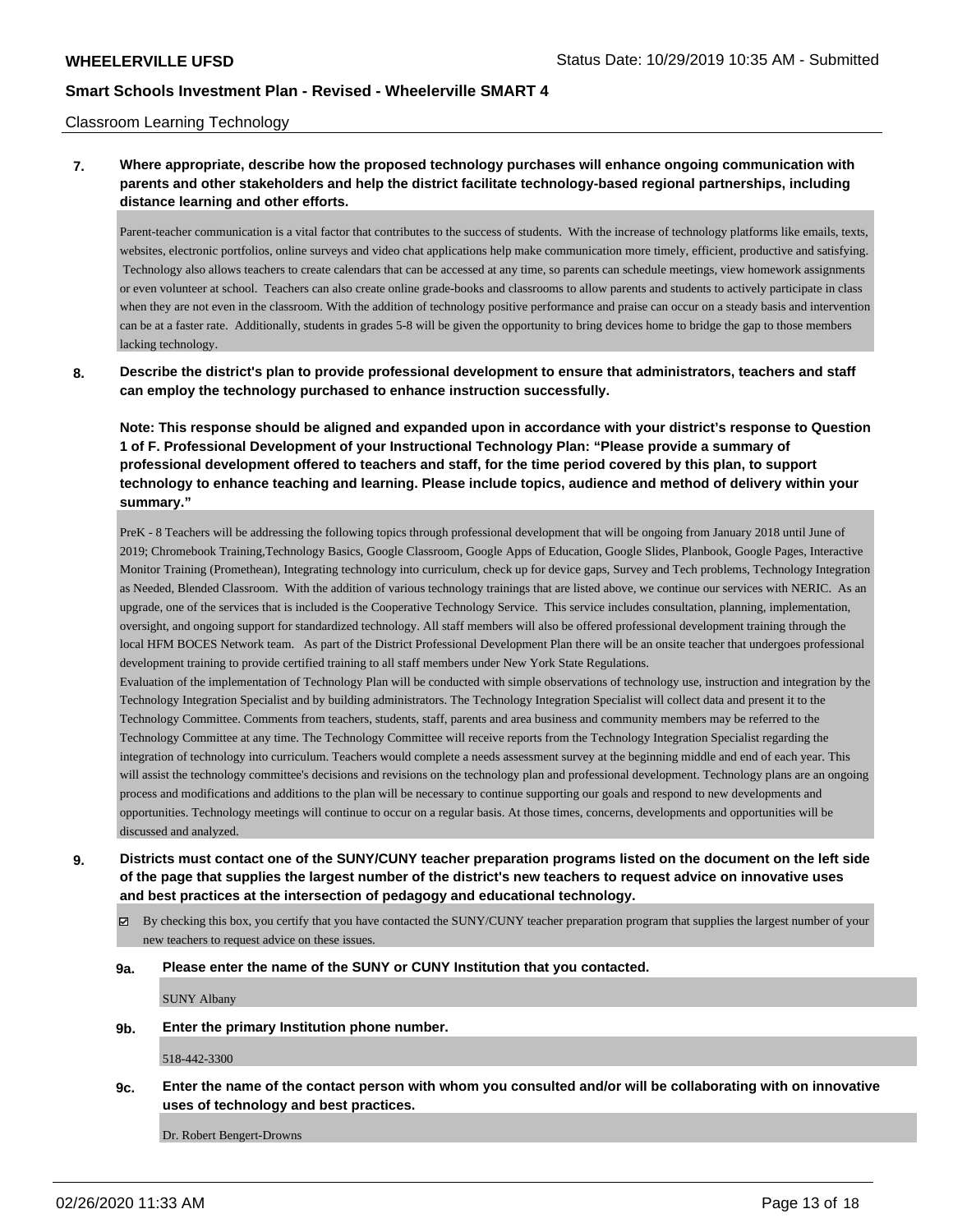### Classroom Learning Technology

**10. To ensure the sustainability of technology purchases made with Smart Schools funds, districts must demonstrate a long-term plan to maintain and replace technology purchases supported by Smart Schools Bond Act funds. This sustainability plan shall demonstrate a district's capacity to support recurring costs of use that are ineligible for Smart Schools Bond Act funding such as device maintenance, technical support, Internet and wireless fees, maintenance of hotspots, staff professional development, building maintenance and the replacement of incidental items. Further, such a sustainability plan shall include a long-term plan for the replacement of purchased devices and equipment at the end of their useful life with other funding sources.**

 $\boxtimes$  By checking this box, you certify that the district has a sustainability plan as described above.

**11. Districts must ensure that devices purchased with Smart Schools Bond funds will be distributed, prepared for use, maintained and supported appropriately. Districts must maintain detailed device inventories in accordance with generally accepted accounting principles.**

By checking this box, you certify that the district has a distribution and inventory management plan and system in place.

**12. Please detail the type, quantity, per unit cost and total cost of the eligible items under each sub-category.**

| Select the allowable expenditure<br>type.<br>Repeat to add another item under<br>each type. | Item to be Purchased                                    | Quantity       | Cost per Item | <b>Total Cost</b> |
|---------------------------------------------------------------------------------------------|---------------------------------------------------------|----------------|---------------|-------------------|
| Interactive Whiteboards                                                                     | Promethean ActivePanel 65in 4K with<br>mobile stand     | $\overline{2}$ | 3,475.00      | 6,950.00          |
| <b>Tablet Computers</b>                                                                     | Apple iPad (Wi-Fi, 32GB) - Space<br>Gray (Latest Model) | $\overline{2}$ | 280.00        | 560.00            |
| <b>Laptop Computers</b>                                                                     | DELL Insprion 2-in-1 17.3                               |                | 900.00        | 900.00            |
| <b>Laptop Computers</b>                                                                     | LENOVO Thinkpad E480 14                                 | 15             | 679.00        | 10,185.00         |
| <b>Laptop Computers</b>                                                                     | DELL Chromebook 5190 2 in 1                             | 50             | 325.00        | 16,250.00         |
| <b>Other Costs</b>                                                                          | Ozobot-STEAM                                            | 2              | 120.00        | 240.00            |
|                                                                                             |                                                         | 72             | 5,779.00      | 35,085            |

### **13. Final 2014-15 BEDS Enrollment to calculate Nonpublic Sharing Requirement (no changes allowed.)**

|                   | l Public Enrollment | Nonpublic Enrollment | <b>Total Enrollment</b> | Nonpublic<br>Percentage |
|-------------------|---------------------|----------------------|-------------------------|-------------------------|
| <b>Enrollment</b> | 129                 |                      | 129.00                  | 0.00                    |

### **14. If you are submitting an allocation for Classroom Learning Technology complete this table.**

|                         | Public School Sub-Allocation | <b>Estimated Nonpublic Loan</b><br>Amount<br>(Based on Percentage Above) | <b>Estimated Total Public and</b><br>Nonpublic Sub-Allocation |
|-------------------------|------------------------------|--------------------------------------------------------------------------|---------------------------------------------------------------|
| Interactive Whiteboards | 6,950.00                     | 0.00                                                                     | 6,950.00                                                      |
| Computer Servers        | 0.00                         | 0.00                                                                     | 0.00                                                          |
| Desktop Computers       | 0.00                         | 0.00                                                                     | 0.00                                                          |
| <b>Laptop Computers</b> | 27,335.00                    | 0.00                                                                     | 27,335.00                                                     |
| <b>Tablet Computers</b> | 560.00                       | 0.00                                                                     | 560.00                                                        |
| <b>Other Costs</b>      | 240.00                       | 0.00                                                                     | 240.00                                                        |
| Totals:                 |                              |                                                                          |                                                               |

02/26/2020 11:33 AM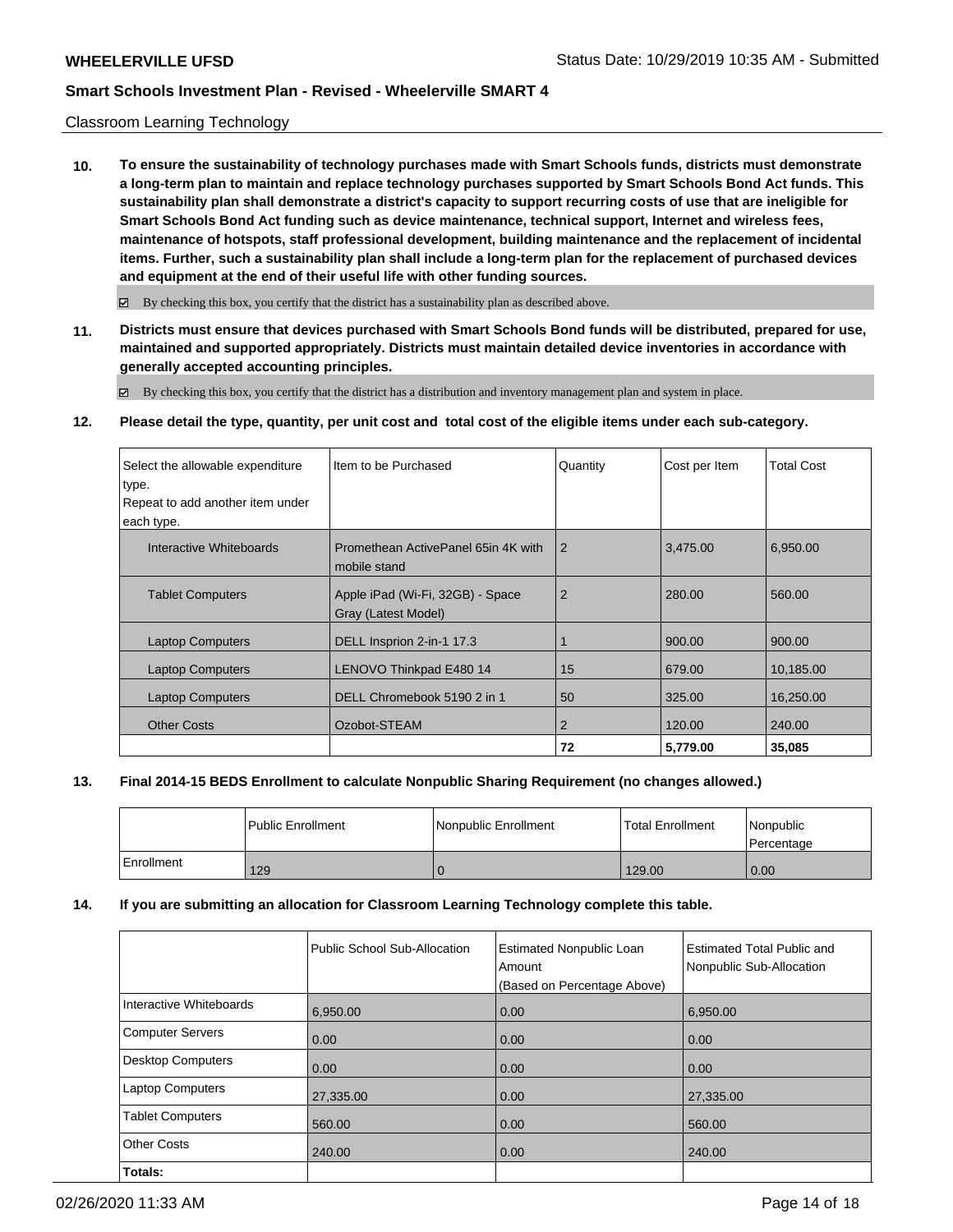Classroom Learning Technology

| Public School Sub-Allocation | Estimated Nonpublic Loan<br>l Amount<br>(Based on Percentage Above) | <b>Estimated Total Public and</b><br>Nonpublic Sub-Allocation |
|------------------------------|---------------------------------------------------------------------|---------------------------------------------------------------|
| 35.085.00                    | 0                                                                   | 35.085                                                        |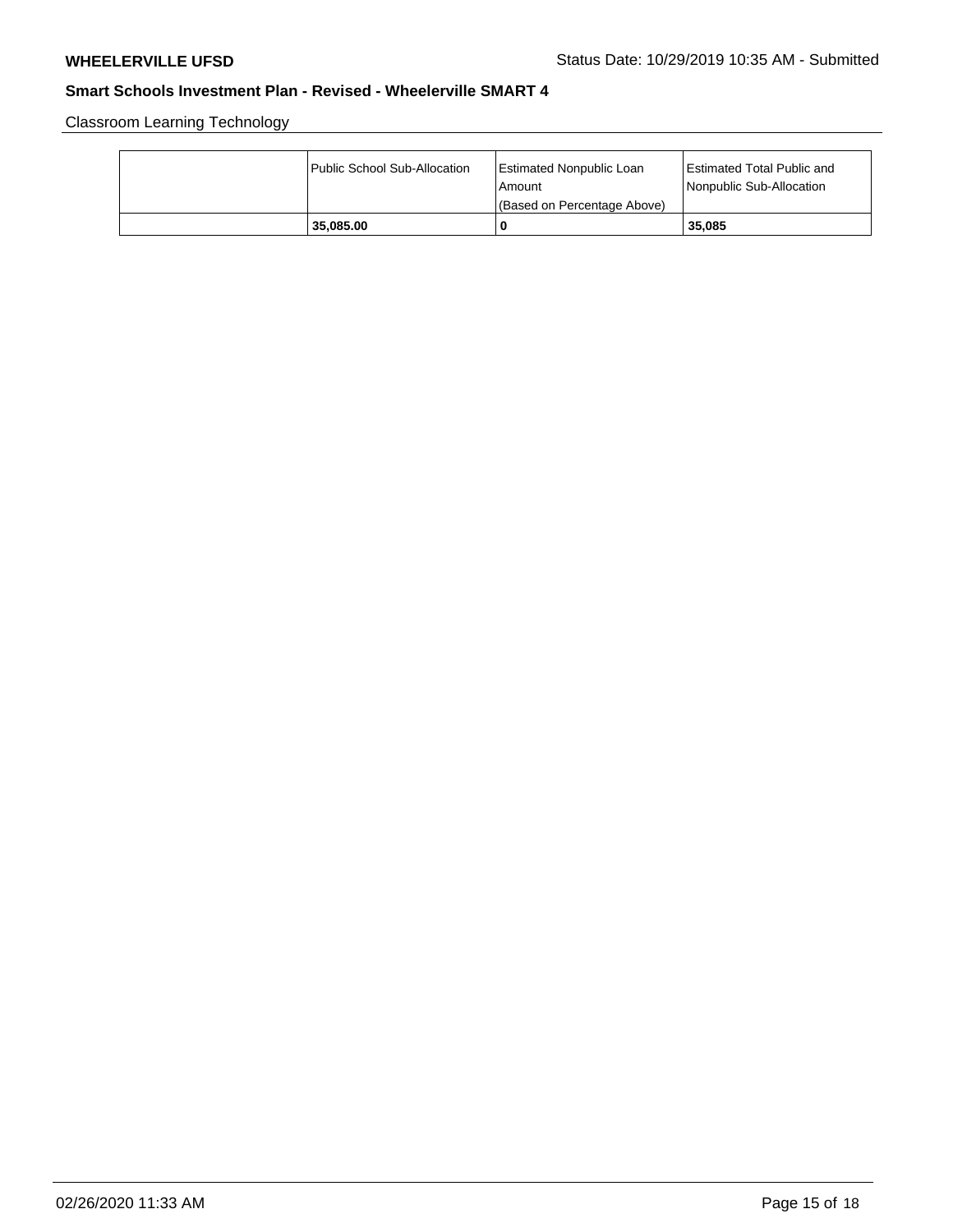### Pre-Kindergarten Classrooms

**1. Provide information regarding how and where the district is currently serving pre-kindergarten students and justify the need for additional space with enrollment projections over 3 years.**

(No Response)

- **2. Describe the district's plan to construct, enhance or modernize education facilities to accommodate prekindergarten programs. Such plans must include:**
	- **Specific descriptions of what the district intends to do to each space;**
	- **An affirmation that new pre-kindergarten classrooms will contain a minimum of 900 square feet per classroom;**
	- **The number of classrooms involved;**
	- **The approximate construction costs per classroom; and**
	- **Confirmation that the space is district-owned or has a long-term lease that exceeds the probable useful life of the improvements.**

(No Response)

**3. Smart Schools Bond Act funds may only be used for capital construction costs. Describe the type and amount of additional funds that will be required to support ineligible ongoing costs (e.g. instruction, supplies) associated with any additional pre-kindergarten classrooms that the district plans to add.**

(No Response)

**4. All plans and specifications for the erection, repair, enlargement or remodeling of school buildings in any public school district in the State must be reviewed and approved by the Commissioner. Districts that plan capital projects using their Smart Schools Bond Act funds will undergo a Preliminary Review Process by the Office of Facilities Planning.**

**Please indicate on a separate row each project number given to you by the Office of Facilities Planning.**

| Project Number |  |
|----------------|--|
| (No Response)  |  |
|                |  |

**5. Please detail the type, quantity, per unit cost and total cost of the eligible items under each sub-category.**

| Select the allowable expenditure | Item to be purchased | Quantity      | Cost per Item | <b>Total Cost</b> |
|----------------------------------|----------------------|---------------|---------------|-------------------|
| type.                            |                      |               |               |                   |
| Repeat to add another item under |                      |               |               |                   |
| each type.                       |                      |               |               |                   |
| (No Response)                    | (No Response)        | (No Response) | (No Response) | 0.00              |
|                                  |                      | υ             | 0.00          |                   |

**6. If you have made an allocation for Pre-Kindergarten Classrooms, complete this table. Note that the calculated Total at the bottom of the table must equal the Total allocation for this category that you entered in the SSIP Overview overall budget.**

|                                          | Sub-Allocation |
|------------------------------------------|----------------|
| Construct Pre-K Classrooms               | (No Response)  |
| Enhance/Modernize Educational Facilities | (No Response)  |
| <b>Other Costs</b>                       | (No Response)  |
| Totals:                                  | 0.00           |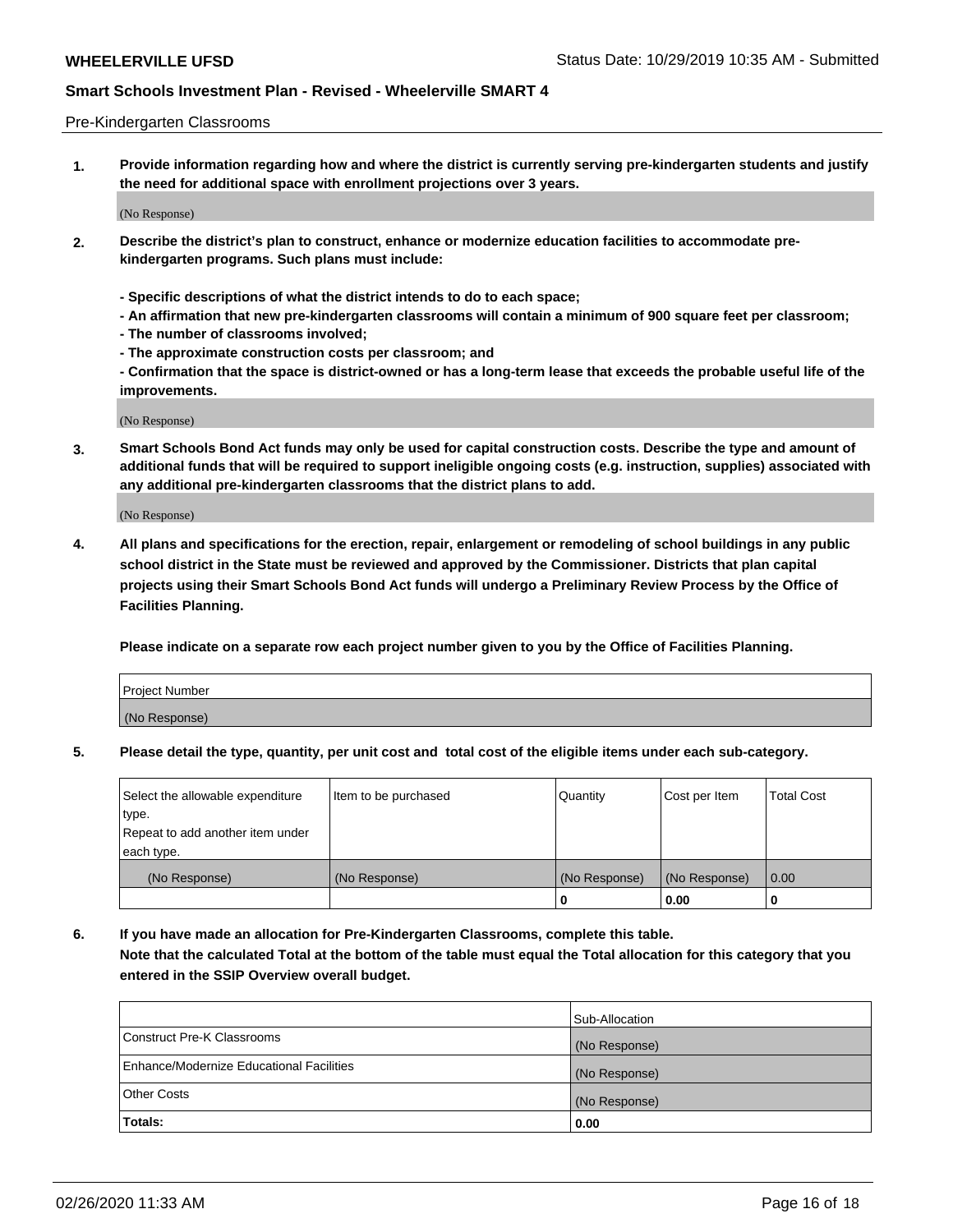Replace Transportable Classrooms

**1. Describe the district's plan to construct, enhance or modernize education facilities to provide high-quality instructional space by replacing transportable classrooms.**

(No Response)

**2. All plans and specifications for the erection, repair, enlargement or remodeling of school buildings in any public school district in the State must be reviewed and approved by the Commissioner. Districts that plan capital projects using their Smart Schools Bond Act funds will undergo a Preliminary Review Process by the Office of Facilities Planning.**

**Please indicate on a separate row each project number given to you by the Office of Facilities Planning.**

| Project Number |  |
|----------------|--|
|                |  |
|                |  |
|                |  |
|                |  |
| (No Response)  |  |
|                |  |
|                |  |
|                |  |

**3. For large projects that seek to blend Smart Schools Bond Act dollars with other funds, please note that Smart Schools Bond Act funds can be allocated on a pro rata basis depending on the number of new classrooms built that directly replace transportable classroom units.**

**If a district seeks to blend Smart Schools Bond Act dollars with other funds describe below what other funds are being used and what portion of the money will be Smart Schools Bond Act funds.**

(No Response)

**4. Please detail the type, quantity, per unit cost and total cost of the eligible items under each sub-category.**

| Select the allowable expenditure | Item to be purchased | Quantity      | Cost per Item | Total Cost |
|----------------------------------|----------------------|---------------|---------------|------------|
| ∣type.                           |                      |               |               |            |
| Repeat to add another item under |                      |               |               |            |
| each type.                       |                      |               |               |            |
| (No Response)                    | (No Response)        | (No Response) | (No Response) | 0.00       |
|                                  |                      | u             | 0.00          |            |

**5. If you have made an allocation for Replace Transportable Classrooms, complete this table. Note that the calculated Total at the bottom of the table must equal the Total allocation for this category that you entered in the SSIP Overview overall budget.**

|                                                | Sub-Allocation |
|------------------------------------------------|----------------|
| Construct New Instructional Space              | (No Response)  |
| Enhance/Modernize Existing Instructional Space | (No Response)  |
| Other Costs                                    | (No Response)  |
| Totals:                                        | 0.00           |